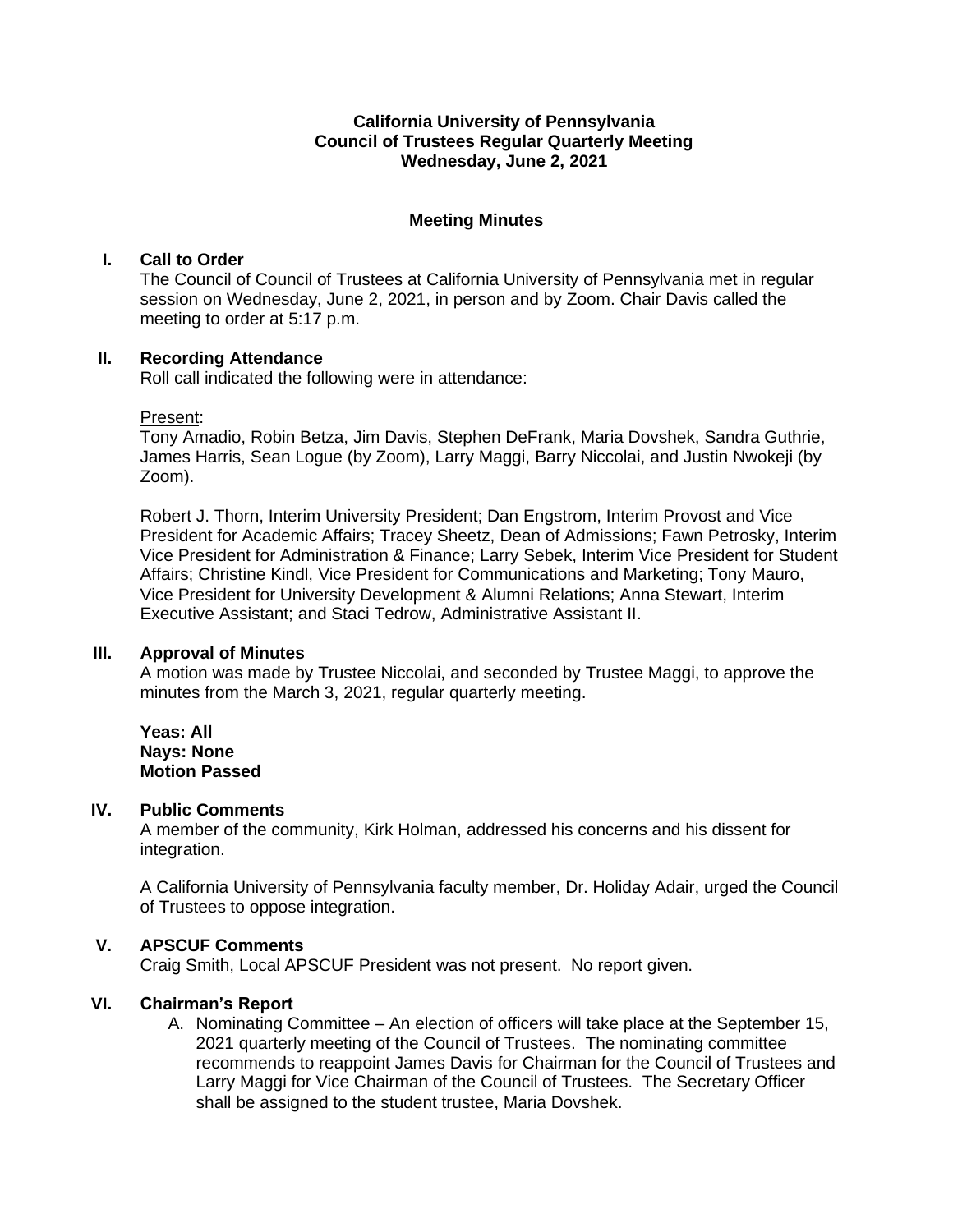## **VII. PACT Update**

Trustee DeFrank provided a PACT update.

#### **VIII. University President's Report**

President Thorn gave a report which included updates on the following:

- Guide to Operations Level 2
- Western Integration
- Cal U Appreciation Day
- Accreditation

Trustee DeFrank requested a motion for the Council of Trustees to draft a resolution to oppose integration during a future special session of the Council of Trustees.

A motion was made by Trustee DeFrank, and seconded by Trustee Amadio, to hold a special session of the Council of Trustees to draft a resolution to oppose the western integration. A roll call vote was taken.

#### **Yeas: All (Trustee Logue was not present for this roll call vote) Nays: None Motion Passed**

## **IX. Committee Reports**

# **A. Academic Affairs**

## **1. Quarterly Update**

Interim Provost Engstrom introduced Yugo Ikach, dean of the School of Graduate Studies & Research. Dean Ikach updated trustees on graduate school enrollment, graduate speaker series, and the veterinarian technology program.

## **B. Enrollment Management**

## **1. Quarterly Update**

Dr. Tracey Sheetz, dean of Admissions, reported on the following:

- Summer total enrollment is down 87 students and down 2.70% in student FTE.
- Graduate summer enrollment is up 42 students and up 1.30% in student FTE.
- Total fall 2021 enrollment is up 106 students but down 3.45% in student FTE.
- Freshman and transfer student updates.
- PASSHE enrollment data.

## **C. Administration and Finance**

**1. Quarterly Contracts and Purchases (Action Item)**

A motion was made by Trustee Maggi, and seconded by Trustee Betza, to approve the contracts and purchases negotiated and/or awarded by the University. A roll call vote was taken.

**Yeas: All Nays: None Motion Passed**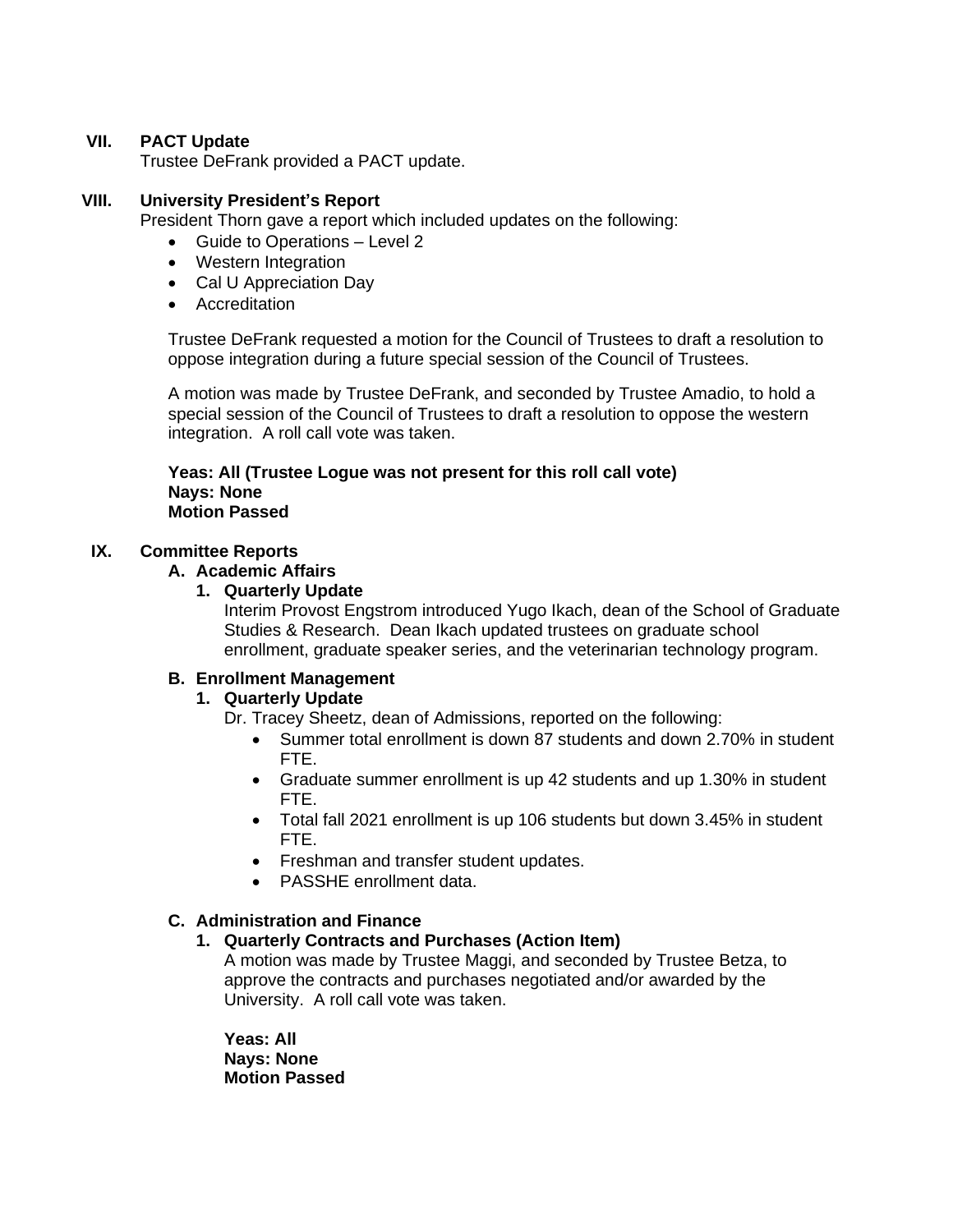# **2. University External Financial Support**

A motion was made by Trustee DeFrank, and seconded by Trustee Niccolai to approve a resolution certifying compliance of all affiliated organizations. A roll call vote was taken.

**Yeas: All Nays: None Motion Passed**

# **3. Annual Inspection of Facilities**

A motion was made by Trustee Amadio, and seconded by Trustee Maggi, to approve the Annual Inspection of Facilities report that outlines the state of all University Educational & General and Auxiliary buildings, as well as its infrastructure. A roll call vote was taken.

**Yeas: All Nays: None Motion Passed**

## **4. University Budget Update**

Interim Vice President Petrosky reviewed the 2020-2021 budget.

# **5. Quarterly Update**

Interim Vice President Petrosky reported on the status of capital projects, as well as, an update on the campus master plan.

## **D. Student Affairs**

## **1. Quarterly Update**

Interim Vice President Sebek introduced Melissa Dunn, Director of Student Activities & Programming / Leadership. Mrs. Dunn updated the Council on Appreciation Days, Advocacy Week for the State System of Higher Education and Student Affairs committees.

# **E. Communications and Marketing**

# **1. Quarterly Update**

Vice President Kindl presented information of a news release to spotlight the University's forensic linguistics program, a video of residence hall life for prospective students and their families.

# **F. University Development and Alumni Relations**

## **1. Quarterly Update**

Vice President Mauro reported for fiscal year 2020-2021 (FY ending June 30, 2021) to date, University Development and Alumni Relations raised \$3,651,338 in cash and pledges, including over \$3,100,000 in cash donations. This exceeds the division's nine-year average and exceeds the division's nine-year average of cash donations by over \$1,200,000.

## **X. Executive Session**

None

## **XI. Adjournment**